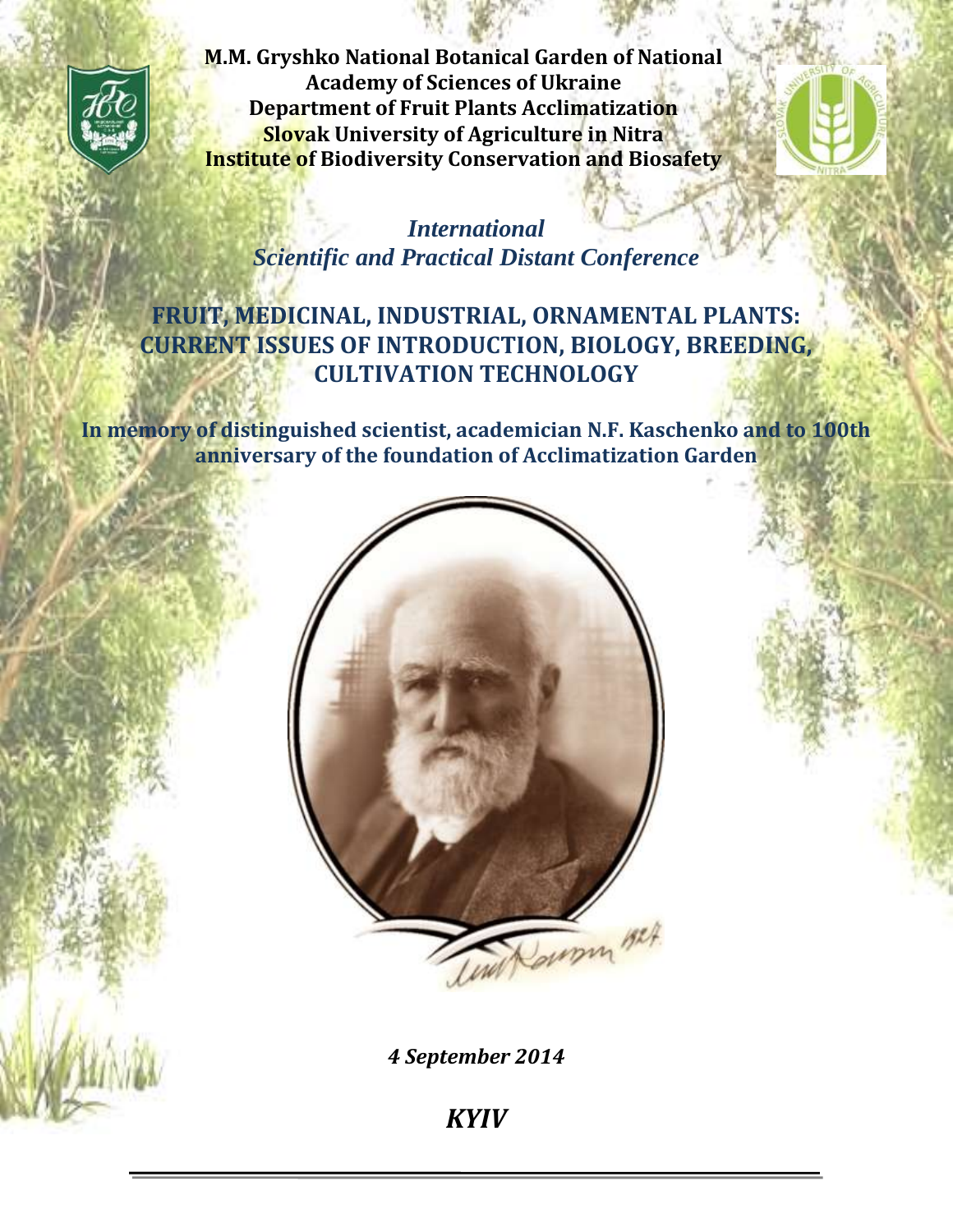#### **INVITATION**

The organizing committees invite you to participate in the International Scientific and Practical Distant Conference

"**Fruit, Medicinal, Industrial, Ornamental Plants: Current Issues of Introduction, Biology, Breeding, Cultivation Technology**" in memory of distinguished scientist, academician N.F. Kaschenko and to 100th anniversary of the foundation of Acclimatization Garden

#### **THE ORGANIZING COMMITTEE**

| Zaimenko N.V.         | <b>DSc., Prof., director of NBG NASU, Kyiv, Ukraine</b>                                |
|-----------------------|----------------------------------------------------------------------------------------|
| <b>Klymenko S.V.</b>  | <b>DSc., Prof., acting head of Dept. of Fruit Plants Acclimatisation, NBG NASU,</b>    |
|                       | Kyiv, Ukraine                                                                          |
| Brindza J.            | <b>PhD.</b> , Assoc. Prof., director of Institute of Biodiversity Conservation and     |
|                       | Biosafety, Slovak University of Agriculture in Nitra, Slovakia                         |
| <b>Rakhmetov D.B.</b> | DSc., Prof., acting head of Dept. of New Cultures, NBG NASU, Kyiv, Ukraine             |
| Vinogradova J.K.      | DSc., chief research associate of N.V. Tsytsin Main Botanical Garden RAS,              |
|                       | Moscow, Russia                                                                         |
| Kuklina A.G.          | PhD., chief research associate of N.V. Tsytsin Main Botanical Garden RAS,              |
|                       | Moscow, Russia                                                                         |
| Grygorieva O.V.       | <b>PhD.</b> , senior research scientist of Dept. of Fruit Plants Acclimatisation, NBG. |
|                       | NASU, Kyiv, Ukraine                                                                    |
| <b>Samorodov V.N.</b> | docent of Dept. of Ecology and Botany, Poltava State Agrarian Academy,                 |
|                       | Poltava, Ukraine                                                                       |
| <b>Brovarsky V.D.</b> | DSc., Prof. of Dept. of V.A. Nestervodskiy Beekeeping, National University of          |
|                       | Life and Environmental Sciences of Ukraine, Kyiv, Ukraine                              |
| Silaeva A.M.          | DSc., Prof. of Horticultural Dept., National University of Life<br>and                 |
|                       | Environmental Sciences of Ukraine, Kyiv, Ukraine                                       |
| <b>Levon V.F.</b>     | PhD., senior research scientist of Dept. of Fruit Plants Acclimatisation, NBG          |
|                       | NASU, Kyiv, Ukraine                                                                    |
| Pohilchenko O.P.      | PhD., senior research scientist of Dept. of Dendrology and Park Gardening,             |
|                       | NBG NASU, Kyiv, Ukraine                                                                |
| <b>Kalista M.S.</b>   | lead engineer of Botanical Museum, National Museum of Natural History                  |
|                       | NASU, Kyiv, Ukraine                                                                    |
| <b>Tesliuk M.G.</b>   | lead engineer of Dept. of Fruit Plants Acclimatisation, NBG NASU, Kyiv,                |
|                       | Ukraine                                                                                |
| <b>Kuznetsov V.V.</b> | lead engineer of Dept. of Fruit Plants Acclimatisation, NBG NASU, Kyiv,                |
|                       | Ukraine                                                                                |
| Goncharovska I.V.     | lead engineer of Dept. of Fruit Plants Acclimatisation, NBG NASU, Kyiv,                |
|                       | <b>Ukraine</b>                                                                         |
| <b>Vergun A.N.</b>    | lead engineer of Dept. of Green Development, NBG NASU, Kyiv, Ukraine                   |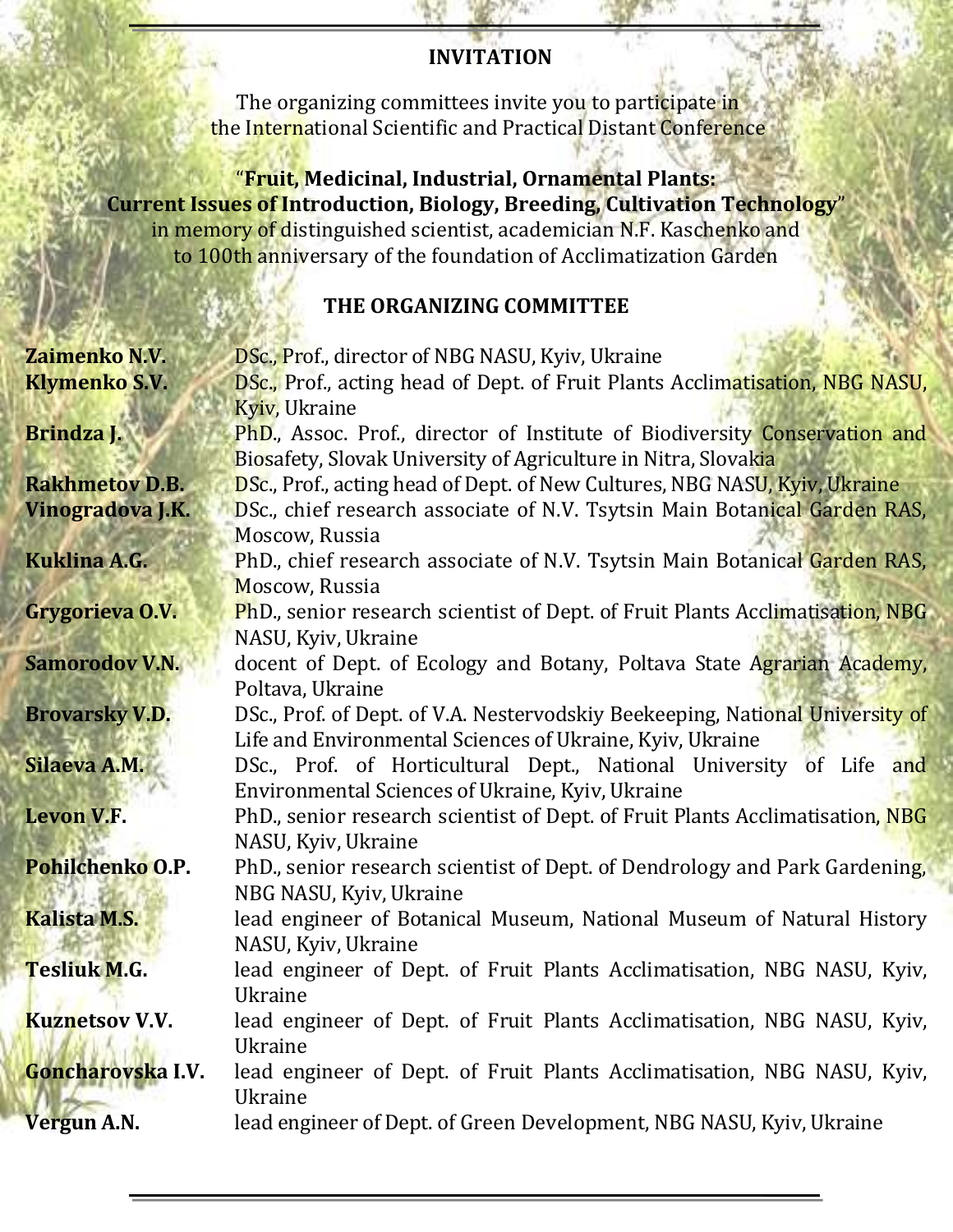### **SCIENTIFIC PROGRAM OF CONFERENCE:**

- **1.** Current issues and new information on the taxonomy of fruit, medicinal, industrial, ornamental plants;
- **2.** Introduction of fruit, medicinal, industrial, ornamental plants: history, theoretical and practical questions of introduction, the prospects of using of new plant species;
- **3.** Biological, ecological peculiarities of fruit, medicinal, industrial, ornamental plants;
- **4.** Biochemical peculiarities of fruit, medicinal, industrial, ornamental plants;
- **5.** Non-traditional and new species of fruit, medicinal, industrial, ornamental plants;
- **6.** Fruit, medicinal, industrial, ornamental plants of organic agriculture;
- **7.** The breeding of fruit, medicinal, industrial, ornamental plants;
- **8.** Wild plant species and their use in breading;
- **9.** Cultivation technology of fruit, medicinal, industrial, ornamental plants.

# **REQUIREMENTS FOR PARTICIPATION IN DISTANT CONFERENCE:**

For participation in Conference you should send your materials by 25 July 2014 to e-mail: [kaschenkoconf@ukr.net](mailto:kaschenkoconf@ukr.net)

The Organizing Committee is going to publish the proceedings of the conference in a separate collection before the beginning of the conference.

The cost for one page is 25 UAH. One published article is supported with one free copy of proceedings, regardless of number of co-author. A scanned copy of paying receipt should be sent to the Organizing Committee with your materials.

#### **Address for money order**:

**Vergun Anna** M.M. Gryshko National Botanical Garden of NAS of Ukraine Timiryazevska Str. 1, Kyiv, 01014, Ukraine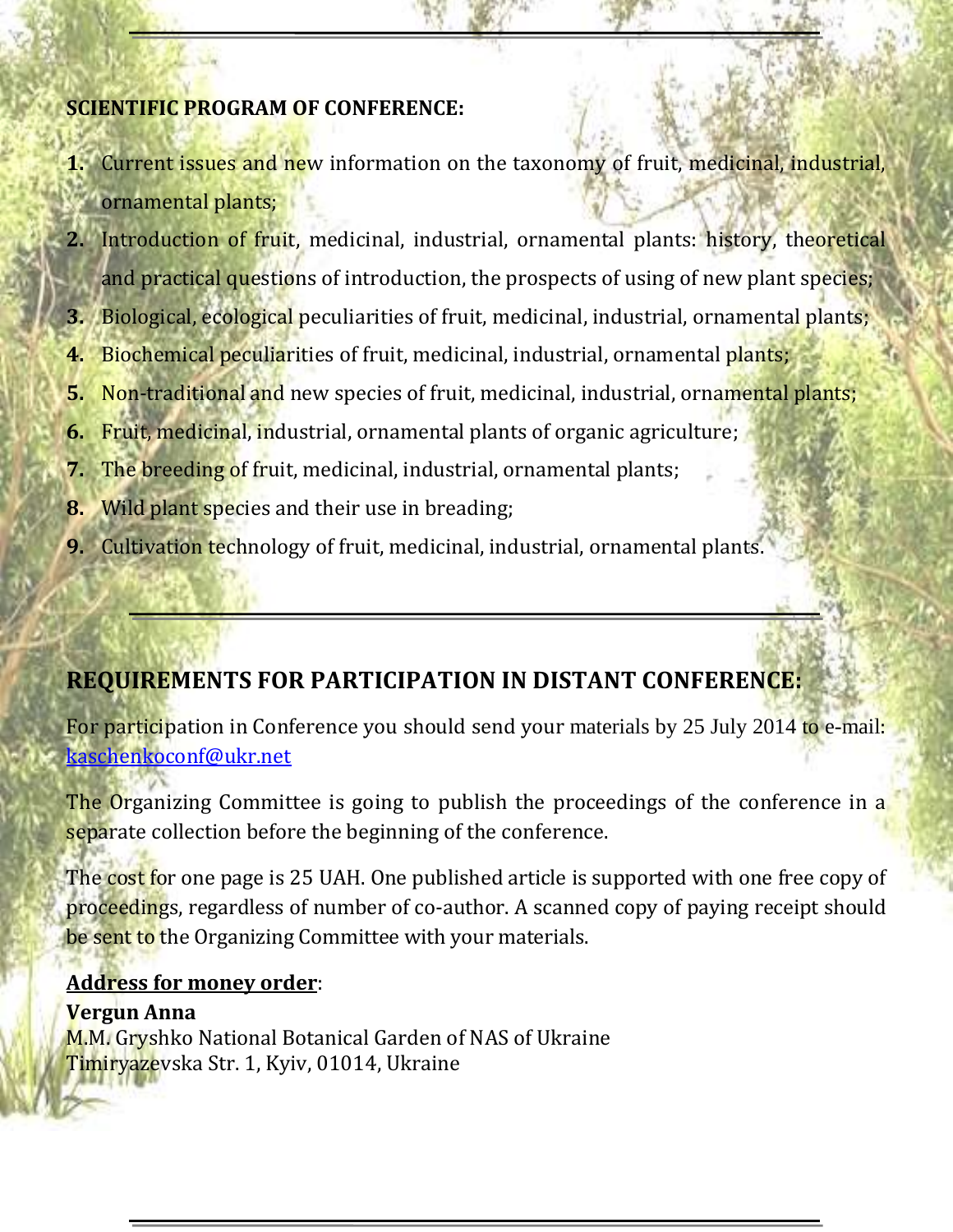#### **REQUIREMENTS FOR THE PUBLICATION:**

Articles on themes of the conference containing *new theoretical and practical scientific data*, which were not previously published, will be accepted. The Organizing Committee will not consider the articles without requirements.

Manuscript, up to 5 pages of A4 (including tables, figures, list of references and abstract), should be typed in Times New Roman. Size  $-12$ , line spacing  $-1.5$ , paragraph – 1,25 cm, justified alignment. Margins: top and bottom – 2 cm, left – 2,5 cm, right –  $1,5$ cm. Indicate the sequence number of references in brackets when you link in the text to the literary source. The number of references should not be more than 15. Latin names of plants should be supplied in italics. Figures, graphs, and diagrams should be made clearly, in black-and-white version and should be given as a separate files. Pages should not be numbered.

Files should be named by the name of the author: Ivanov-article, Ivanov-payment.

Manuscript should be in Ukrainian, Russian or English.

[The](http://elibrary.ru/item.asp?id=17982637) authors are responsible for the accuracy and content of presented materials. The [Organizing committee has the right to edit and reject the articles without recommended](http://elibrary.ru/item.asp?id=17982637)  [format or on other theme.](http://elibrary.ru/item.asp?id=17982637)

## **CONTACT INFORMATION:**

**Grygorieva Olga** M.M. Gryshko National Botanical Garden of NАS of Ukraine Timiryazevska Str. 1, Kyiv, 01014, Ukraine  $\mathcal{O}(1.38067)$  198-80-82

 $\boxtimes$  [kaschenkoconf@ukr.net](mailto:kaschenkoconf@ukr.net)